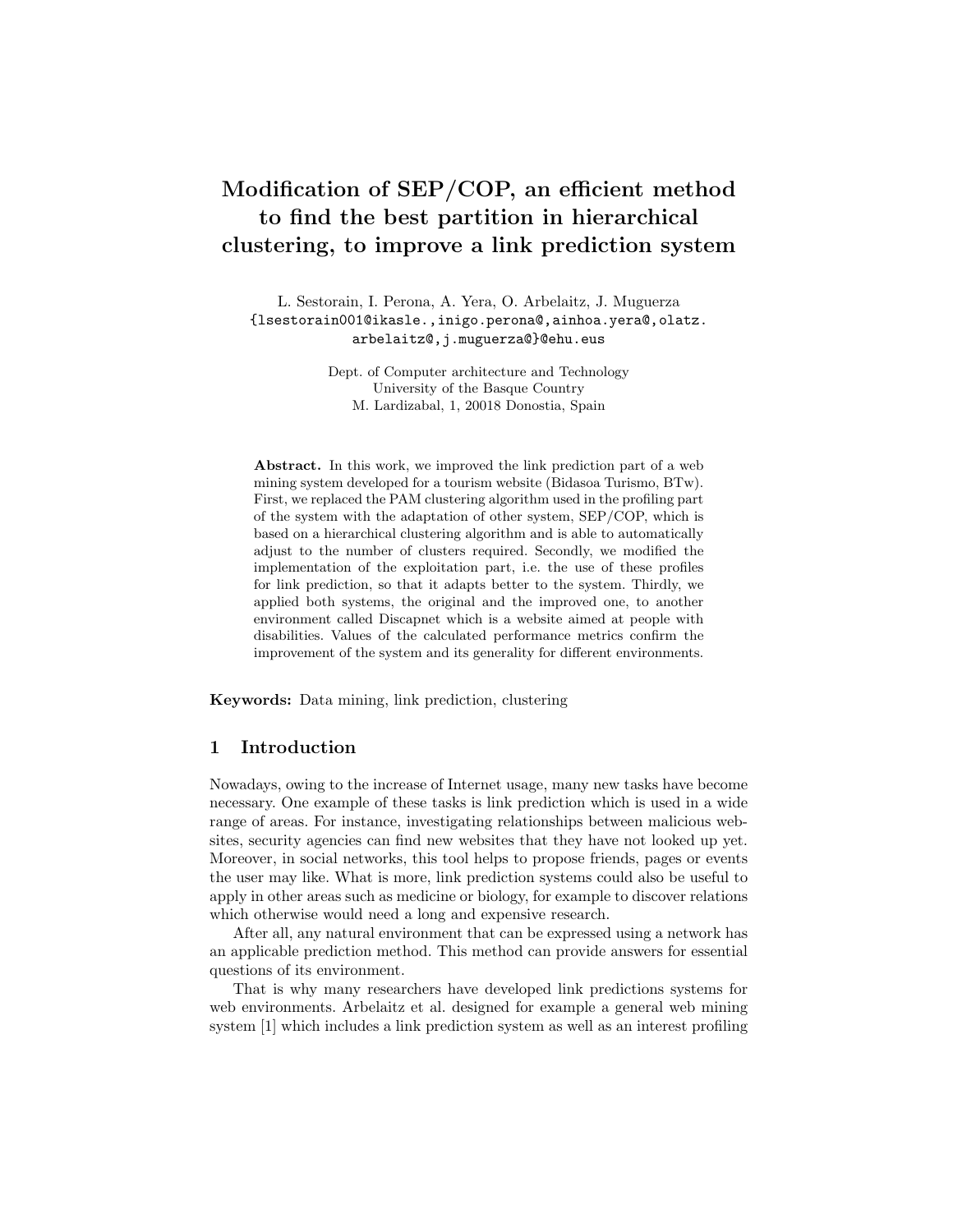system based on the data provided by the local DMO (Destination Marketing Office) of the Bidasoa Turismo website (BTw). In the link prediction system, users are classified in different groups and their corresponding profiles, i.e. the set of URLs likely to be visited by each group of users, created. These profiles are used to propose links to the new users while they are navigating in the website.

Having this system as a starting point, the aim of the work presented in this paper is to improve the part of the system devoted to link prediction. Therefore, during the next pages, we study different unsupervised classifiers and improvement options so as to know which of them are appropriate for the system. After that, we choose the tests, fix the variables and execute the modified system in order to analyze the results. Finally, taking into account all the results, we prepare the best system and apply it to another website aimed at people with disabilities.

The next section describes the original system as well as its limitations. Section 3 describes the profiling system, Section 4 describes the changes we made in the SEP algorithm so as to adapt it to our system. In Section 5 we explain the changes made in the explotation part. In Section 6 we show the experiments and main results given with both environments and, finally, we draw some conclusions and mention some future works that are still to be done in Section 7.

# 2 Original system

The system was created based on the data of a tourism website called Bidasoa Turismo (BTw) [1]. The huge change that tourism industry has experimented was the main reason to start the project. Since travellers have started to use the net, intelligent systems have become necessary. These information systems must give the most important information to customers and service providers, help them to decide, help them move and offer them the best travel experience. It is a general automatic and non-invasive system . It combines web usage and content mining techniques to achieve the next three purposes:

- 1. Create navigation profiles in order to use them for link prediction.
- 2. Enrich profiles with semantic information so as to diversify and/or improve them. In addition, with this tool, DMOs (Destination Marketing Organization) can propose links combining their own interests with users' tastes and interests.
- 3. Get language-dependent interest profiles to help DMOs with future web design or marketing campaings.

In this paper, we explain the improvement of the first part, the one which creates navigation profiles.

### 2.1 Data preparation

First, the data received from BTw needed to be preprocessed. The reference system was built based on nearly ten months of usage data used in the experiments: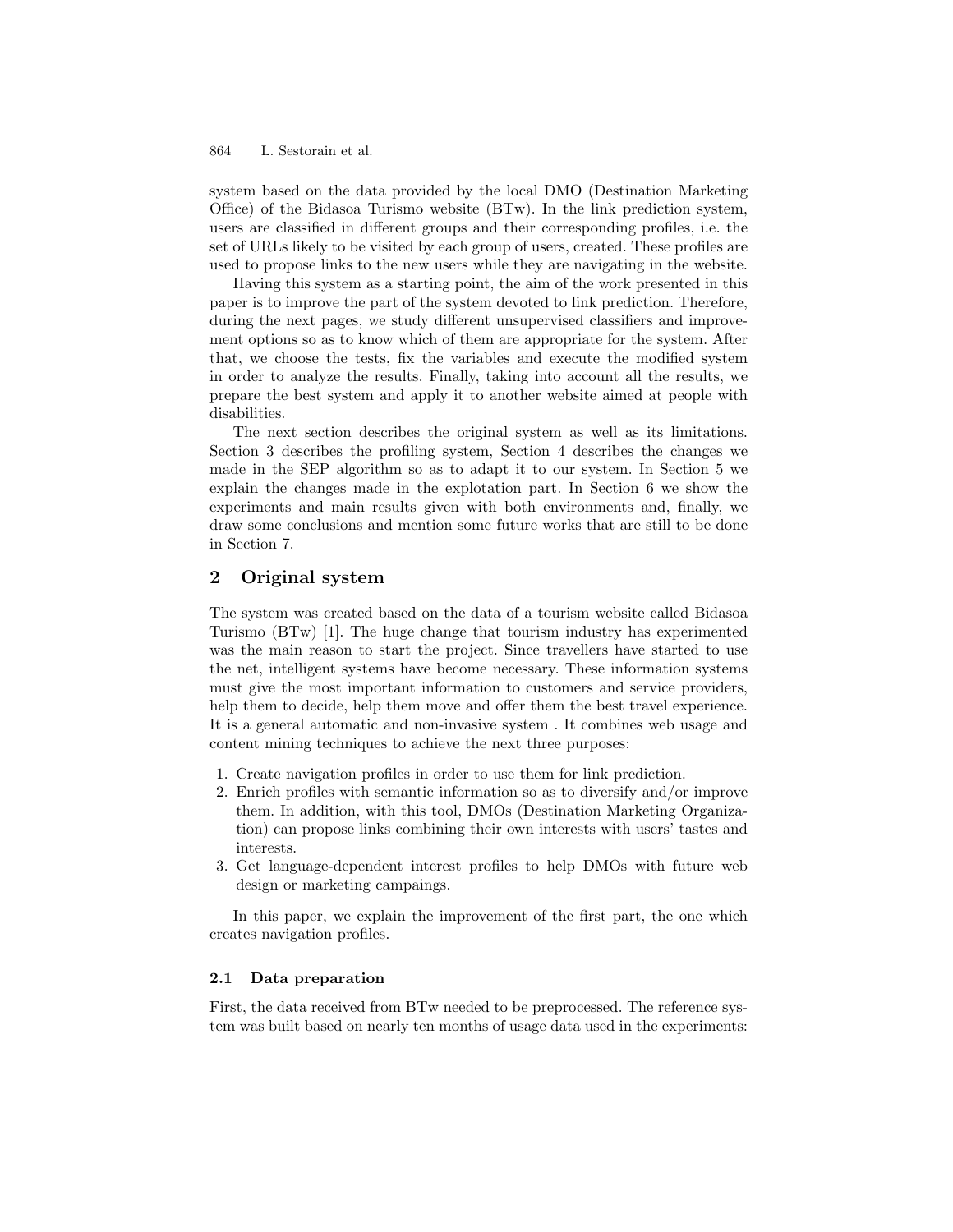from January 2012 to October 2012. The tourism agents provided a database containing a total of 3,636,233 user requests. The information was collected in a log file. These documents are standarized and have several fields specified. However, only the IP address of the user who makes the request, the time the request was recorded, the URL that was requested and the status of the request were taken into account. The number of requests was reduced by eliminating erroneous requests and all the indirect requests such as requests to complete the web page with images and videos or URLs used for administration purposes.

Moreover, user sessions were identified by using the IP adress and the time between the requests. So, sessions with no activity for 10 minutes were considered as finished. In addition, requests with a number of clicks out of a certain range are also erased. Lastly, those URLs belonging to the most dynamic or volatile parts of the website were not considered either because these parts were out of the scope of the reference research work.

Finally, we got a database with 10,790 cases. Each case represents a session which is an ordered sequence of URLs. On average, sessions have 10 URLs.

## 2.2 Profiling

The system is adapted to the sequence representation of the user sessions; it uses PAM (Partitioning Around Medoids) [2] to do the clustering and the Edit Distance [3] [4] metric, a well known distance to compare sequences, to compare user sessions. The algorithm needs to have defined the number of clusters to be obtained from the database. This parameter k depends on the structure of the database and the accuracy of the profiles we want to create. The greater  $k$  is, the more specific the profiles will be.

The outcome of the clustering process is a set of groups of user sequences that show similar navigation patterns. After getting the groups, SPADE [5], an efficient algorithm for Mining Frequent Sequences, is used to find the most frequent sequences of each cluster in order to define the profiles. SPADE counts how many times each sequence appears in the whole database as a subsequence. Therefore, the same as with PAM happens with SPADE because it needs to define the minimum support. If the support of a sequence is greater than the minimum support, then the sequence is a frequent sequence.

Figure 1 shows the scheme of the architecture of the profiling system. First, we have the information from the server in log files. After preprocessing the data, we get a database of user sessions which are ordered sequences of URLs. Then, we cluster them into groups with similar navigation patterns and finally, we get the profiles and the most frequent sequences of each group in order to use them for link prediction.

As the minimum support of SPADE conditions the user profile assigned to each cluster, based on previous works, we fixed that parameter to 0.2 and the number of URLs of the profile or URLs to be proposed to 4.

#### 2.3 Explotation

In order to find the most similar profile to the new sequence that we are testing, we only take into account the first part of the sequence  $(25\%)$ . This way, we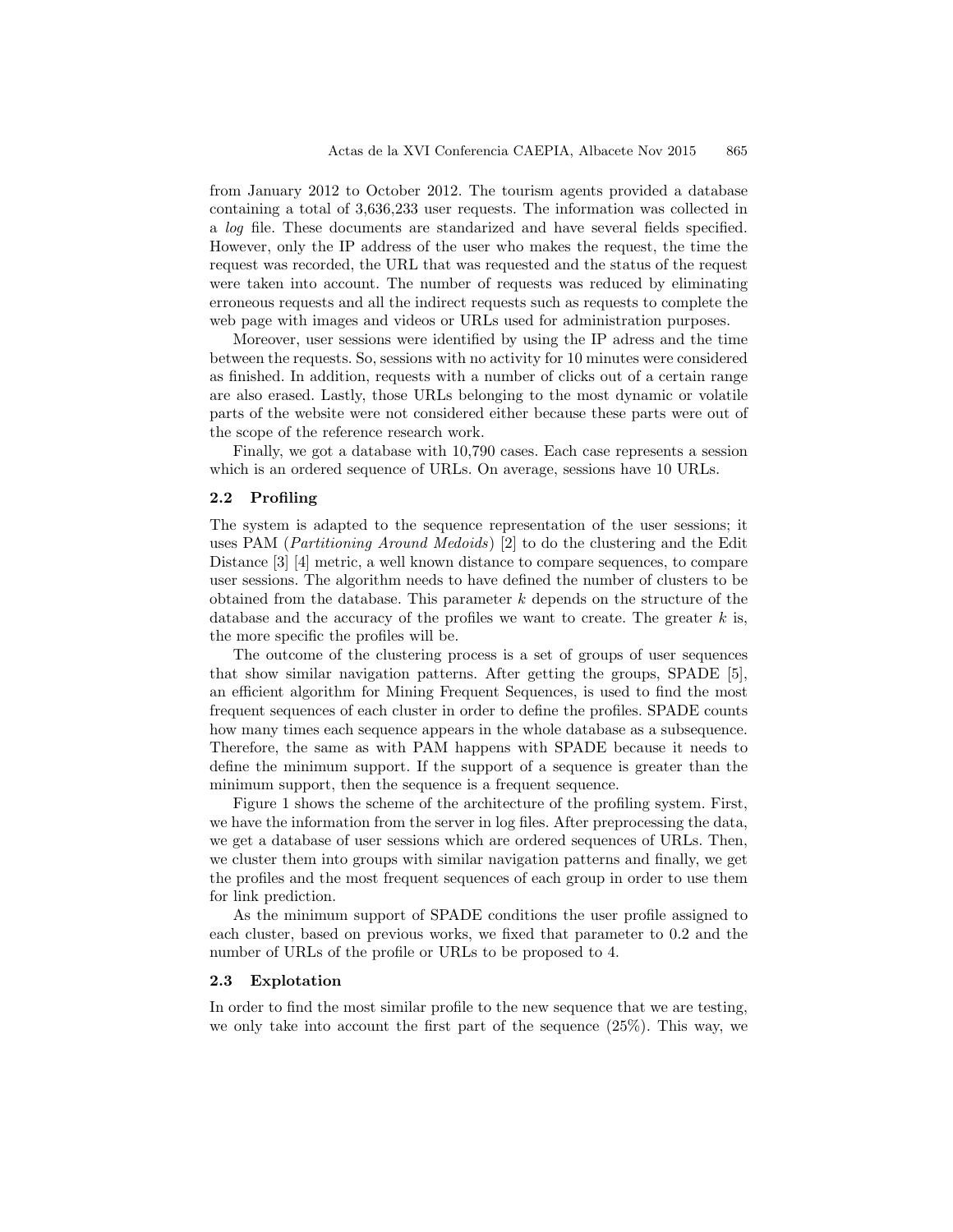

Fig. 1. Scheme of the architecture of the profiling system.

simulate the real situation in a website. These first clicks are considered the navigation of the new user.

Using this part of the sequence and the K-NN classifier [6], a profile is assigned to the new user. The classifier's criteria to choose the most similar cluster is the distance between the testing sequence and the cluster, in other words, between the testing sequence and the medoid of the cluster. After that, the system proposes the 4 URLs of this profile to the user. In case there are not enough acceptable links, it looks in the next closest cluster. In order to evaluate the system, the system compares the links it proposed with the links that follow in the sequence.

#### 2.4 Evaluation

The cross validation evaluation method is used in the system to evaluate the proposals. It divides the data into 10 folds: seven of them are used to learn; two, for validation or selection of the best values for the parameters, and one, for testing. As sequences have 10 URLs on average, we express them like URL1, URL2, URL3, URL4, URL5, URL6, URL7, URL8, URL9, URL10. So, we take the first two clicks (URL1, URL2), 25%, from the testing sequence to determine which is the closest cluster, select the proposed URLs according to the profile of the selected cluster and compare the links that the system proposes with the rest, URL3, URL4, URL5, URL6, URL7, URL8, URL9, URL10, for the link prediction system.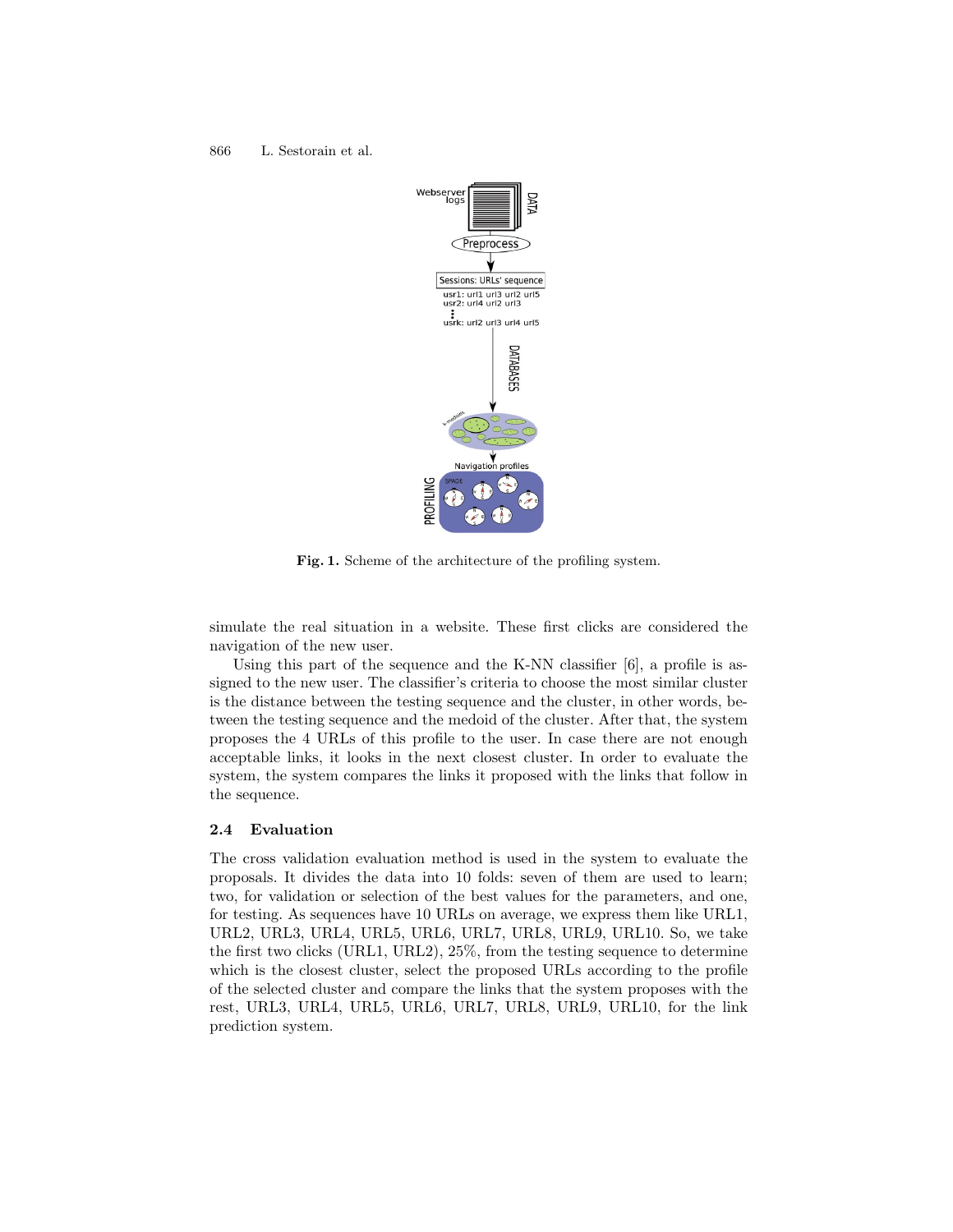The evaluation metrics used to evaluate the comparisons are precision, recall and f-measure. The first one represents the percentage of the URLs used among those which were proposed. The second measure indicates the percentage of the proposed URLs among those which were used. It is also called sensitivity. Lastly, f-measure is a measure to combine the results of precision and recall.

#### 2.5 Results

Before starting the analysis of the results, in the original system, there are several parameters we need to fix. We fixed all of them unless the k parameter of PAM algorithm in BTw based on the previous works [1] [7].

- Minimum support for SPADE: 0.2
- Number of URLs to propose for SPADE: 4
- $-$  β to calculate f-measure: 0.5 (in order to give more importance to precision)
- $-k$  for PAM in BTw: 50, 100, 150, 200, 300, 400, 500<sup>1</sup>
- $k$  for PAM in Discapnet: the values proposed as best ks in a previous work carried out with Discapnet.

After analysing the results obtained from the execution, we realised there are two main problems:

- 1. The results differ depending on the execution, in other words, on the data that is used in the folds of that certain execution. As we divide the database into 10 folds to do the cross validation, we use different data to learn, validate or test in each execution. Therefore, this points to the possibility of being under a dataset shift problem.
- 2. The parameter  $k$  affects to the results. In our experiments, we try many values for  $k$ . Anyway, we cannot be sure that the optimal value is among them so we can just use them as an approach. Moreover, if we changed the amount of information, the database or the environment, we would need to do all the examination again. The best solution is, for sure, to find a way to look for this value automatically, but how can we do that?

## 3 Modifications in clustering

Hierarchical algorithms show the whole hierarchy of clusters instead of showing just one partition so they give us more information. At the same time, they are much more complex. That is why they represent the hierarchy in a structure similar to trees called dendrogram. The nodes of the dendrogram indicate the clusters and the branches, the unions.

Nevertheless, we need to get the best partition, not the whole hierarchy. For this reason, it is necessary to select a partition from the hierarchy, i.e. to cut the dendrogram. Sometimes, the optimal partition is explicitly shown in the hierarchy. This means that we can get it by cutting the dendrogram horizontally.

<sup>&</sup>lt;sup>1</sup> We chose these values in order to search the best  $k$  in a wide range of values.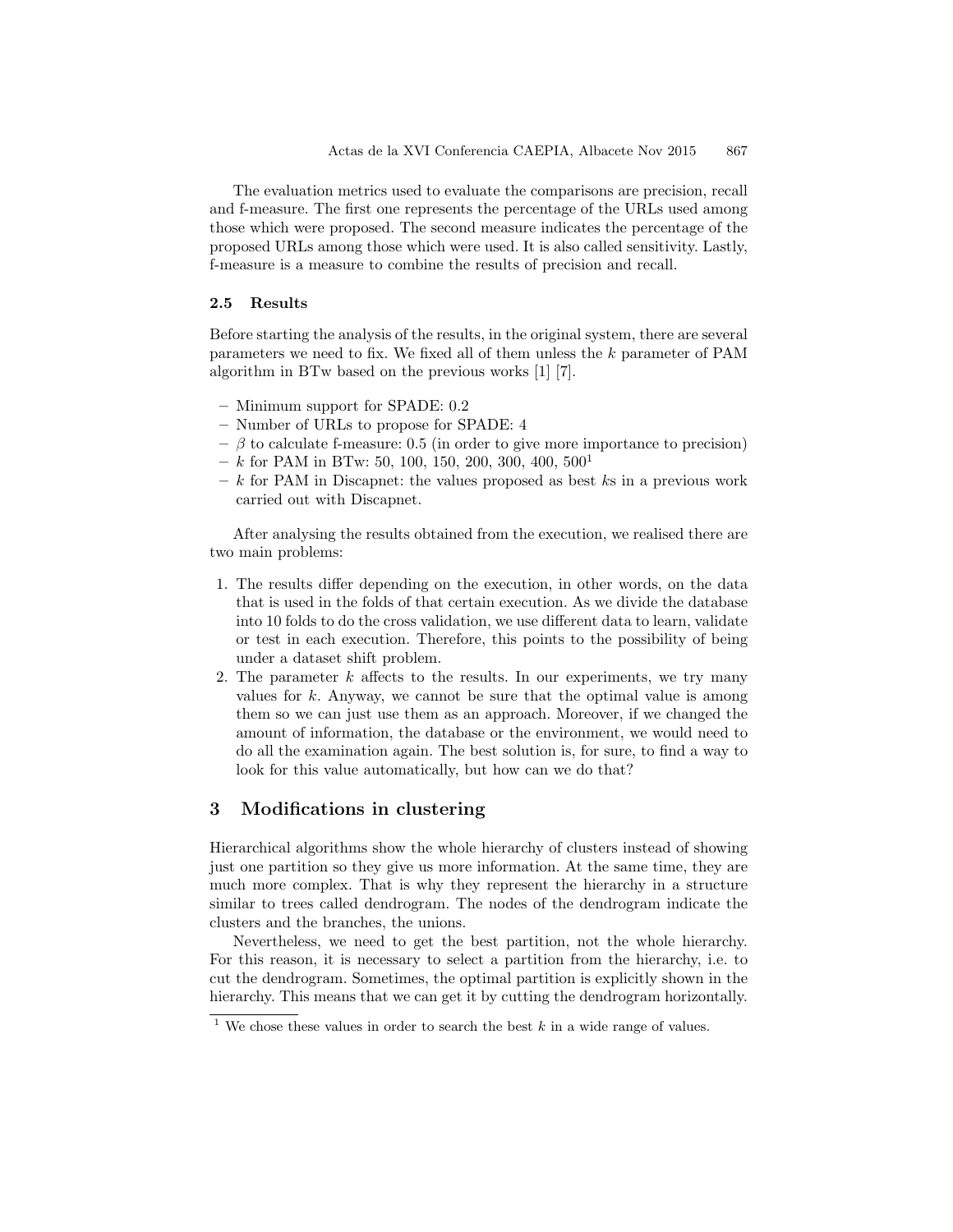But in some other cases, even though the optimal partition is in the dendrogram, it requires to cut it in a different way.

Owing to that fact, we used SEP (Search over the Extended Partition set) [8] which looks for the best partition among all the possible partitions of the dendrogram, including those that need a non-horizontal cut. This search space is called the extended partition set. The results obtained from the extended partition set must be at least as good as the results obtained from the hierarchy.

The use of SEP combined with COP would have the advantage of not having to explore a wide range of values for  $k$  looking for the best partition as it is required with most of the clustering algorithms.

The algorithm for SEP can be seen in the algorithm 1.

## Algorithm 1  $SEP(V,Node)$

1:  $C \leftarrow$  cluster in *Node* 2: if Node is a leaf node then 3: return  $\{C\}$ 4: else 5:  $Union \leftarrow \emptyset$ 6: for all  $Child \in Node$  do 7:  $Union \leftarrow Union \cup SEP(V, Child)$ 8: end for 9: if  $V({C}) < V(Union)$  then 10: return  $\{C\}$ 11: else 12: return Union 13: end if 14: end if

Where  $V$  is the cluster validation index  $(CVI)$  used to measure the optimality of a partition. CVIs evaluate partitions according to the cohesion of the objects inside the cluster and the difference or distance of the objects among clusters. Yet, SEP needs a special CVI so that the index can also evaluate partial partitions  $(P<sup>Y</sup>)$ . Because of that, we use COP (Context-independent Optimality and Partiality) [8].

The value of COP is estimated based on the intra-cluster variance or cohesion and the inter-cluster variance or distance, measured by complete linkage. It is defined like as

$$
COP(P^Y, X) = \frac{1}{|Y|} \sum_{C \in P^Y} |C| \frac{\text{intra}_{COP}(C)}{\text{inter}_{COP}(C)},
$$

where

$$
\mathrm{intra}_{COP}(C) = 1/|C| \sum_{x \in C} \mathrm{d}(x, \bar{C})
$$

$$
inter_{COP}(C) = \min_{x_i \notin C} \max_{x_j \in C} d(x_i, x_j)
$$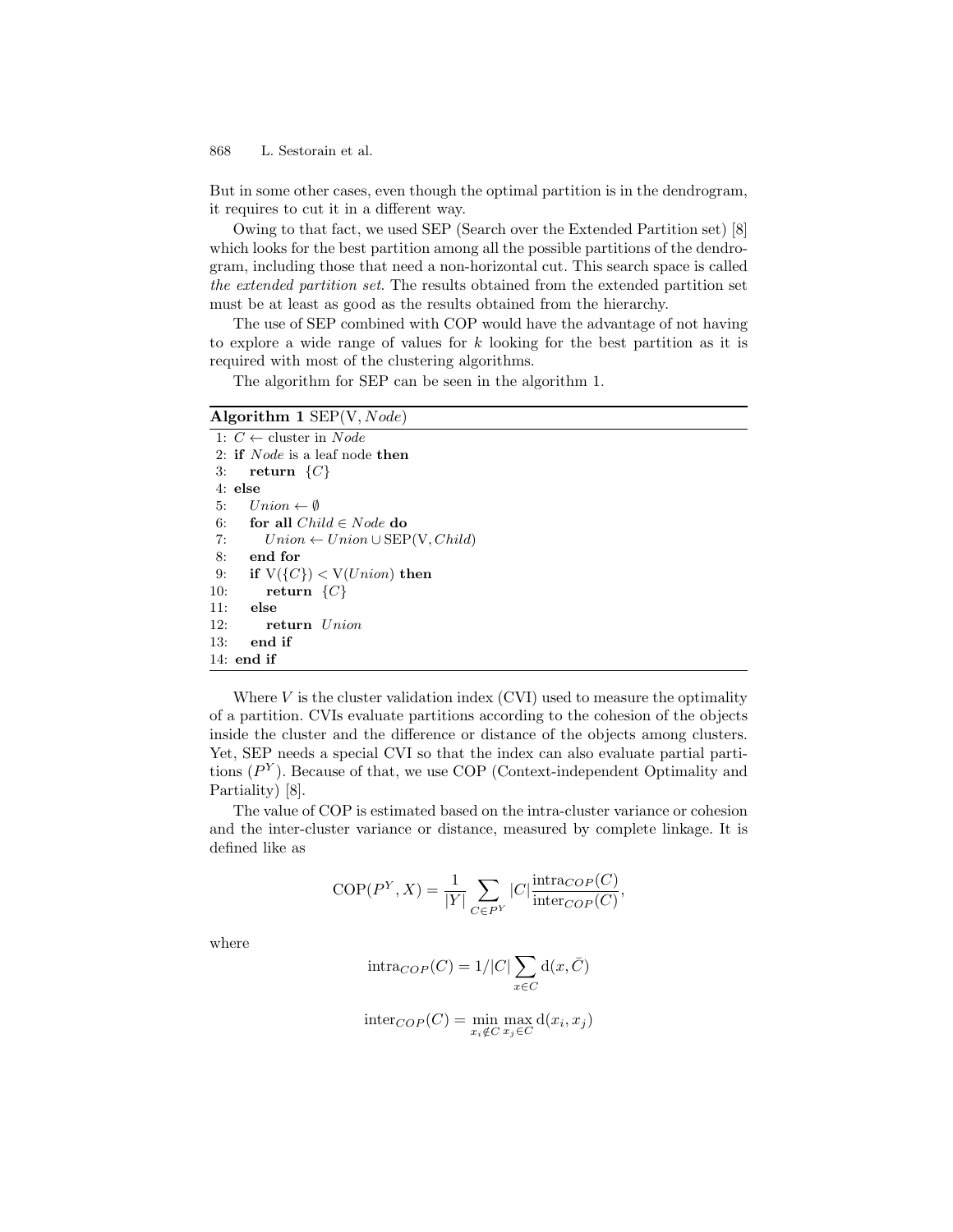and  $d(x_i, x_j)$  is the Euclidean distance between points  $x_i$  and  $x_j$ . Since COP cannot evaluate the root and leaf nodes, we set its value to 1 in these cases. Thus, it is able to analyse a partial partition.

As we are working with sequences, we cannot use the Euclidean distance, so we use the Edit distance instead. Moreover, we use medoids instead of centroids  $(C)$ . These changes and the structure of the dendrogram lead to the malfunctioning of the system with SEP –it always returned two clusters– so we made some modifications on the algorithm. Due to the analysis we made, we realised that there were leafs involved near the root, and therefore, the COP value of the union was always greater than the node's COP value in these cases. SEP understands a lower value as a better partition so that is why we lost the union and it returned always two clusters –it did not return the root because its COP value is 1, the worst possible value .

So as to solve this problem, we modified slightly SEP algorithm; we multiplied the union's COP value with a variable. This variable takes into account the number of leafs we have in the union. We calculate this proportion by dividing the number of leafs in the union with the total number of leafs in the dendrogram. Anyway, with this proportion, we would get a bigger number as we approach the root. So we define that variable as  $1 - proportion$ .

The results of the experiments can be seen in section 5. In the next section, we explain the changes made in the exploitation part of the system.

# 4 Modifications in explotation

As we mentioned before, K-NN is used to find the most similar cluster to the sequence we are testing. After the clustering, the medoid for each group is calculated which is, somehow, the center. In other words, it is the sequence that minimizes the distance to all the other sequences in the cluster. So when we have a new sequence, we compare it with the medoid of each cluster in order to decide which one is the closest to it. We found three possibilities to improve this process:

1. The original system compared directly 25% of the new sequence to the medoid in order to select the most similar profile. Being Edit Distance a global distance, the difference in length of the compared sequences might be a source of error in the selection of the closest profile. In order to solve this problem, we adjust the size of the medoid to the length of the part of the new sequence we are testing, considering, at most, two more

URLs. Sometimes, it may happen that the medoid is shorter than the tested sequence. In these cases, the whole medoid has been taken into account.

2. While we were working on the task aforementioned, we realised that the distances used to choose the most similar cluster are absolute. The same example shows the inappropriateness of this fact. However, the importance of this issue minimizes after shortening the medoids in the comparison. We calculated the relative distance by dividing the absolute distance with the length of the longest sequence –it can be either the medoid or the testing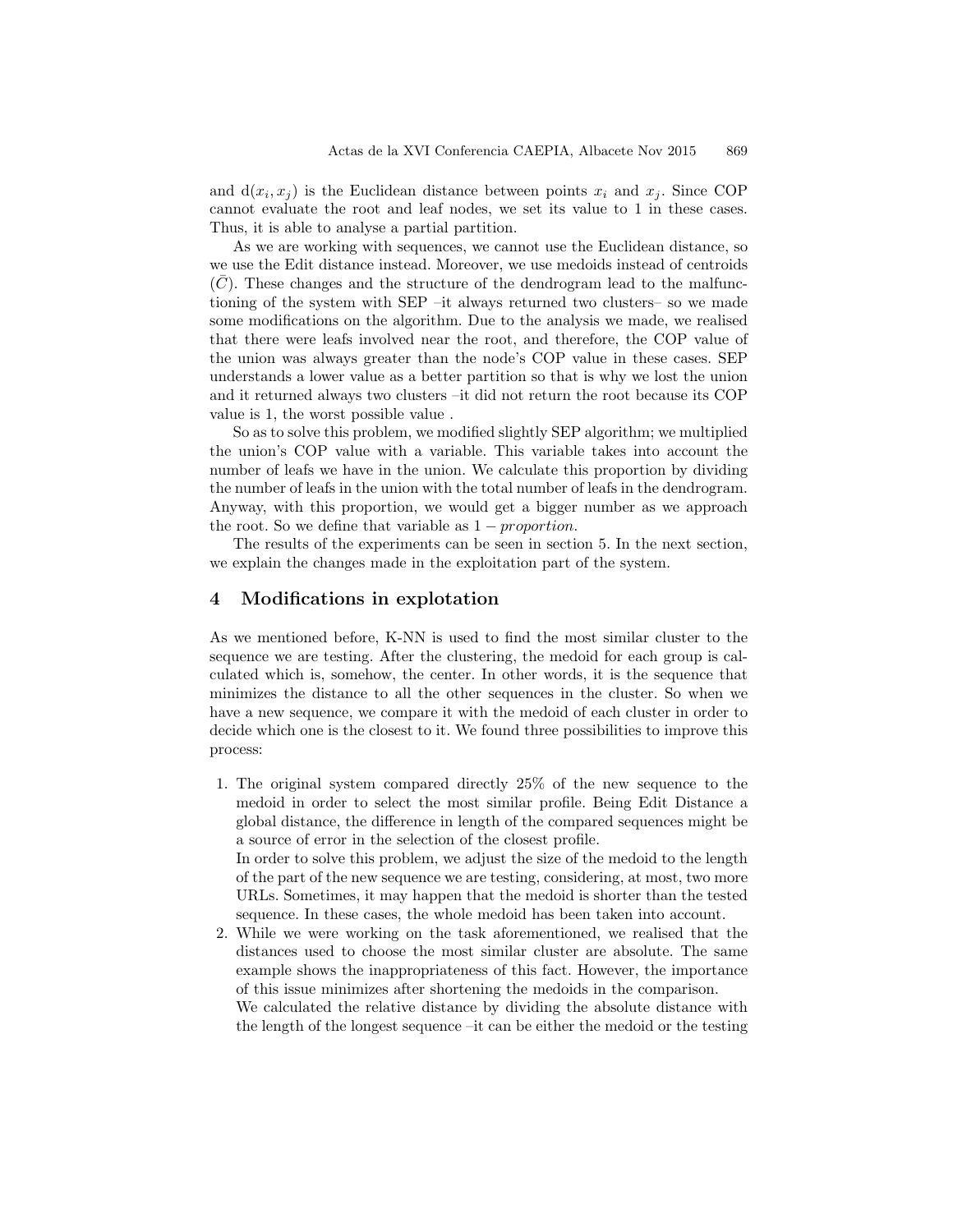sequence. This way, the distance value is always between 0 and 1. After these two changes, the closest profile to the new sequence can be fairly chosen.

3. At the moment of proposing links, the original system only takes into account the closest cluster. Anyway, the links that this profile proposes may not be the most suitable links. There may be cases where the proposals of the closest profile have a very low support and therefore, proposals from the next closest cluster are more appropriate.

The last modification affects the criteria to choose the proposals so as to take into account not only the distance to the cluster, but also the support of each link proposed. Firstly, we take the two closest profiles of the testing sequence. After that, we choose the proposals depending on the value we get from multiplying the support of each proposal with  $1 - distance$ . The bigger the value is, the more suitable the proposal will be.

In case we do not get enough proposals from the two closest profiles, we keep looking for more links from the third cluster ahead.

## 5 Experiments

After making all the changes, we have executed the system with PAM and SEP algorithms and the data of two different environments: BTw (a tourism website), which is the website the original system was created for, and Discapnet (a website for disabled people) which is a new environment for trials.

In Table 1, we show for both environments, BTw (left) and Discapnet (right), average results obtained with the original system (based on PAM) and the system built replacing PAM by SEP (column Original). The values represent the fmeasure values obtained with the link prediction system, using the first 25% of the test sequence to assign a profile. The same way, the table includes the results of the last version of the system (column Improved).

|            | BTw   |                                     | <b>Discapnet</b> |       |
|------------|-------|-------------------------------------|------------------|-------|
|            |       | Original Improved Original Improved |                  |       |
| PAM        | 0.220 | 0.293                               | 0.173            | 0.248 |
| <b>SEP</b> | 0.207 | 0.280                               | 0.160            | 0.235 |
|            |       |                                     |                  |       |

Table 1. Average results for the original and the improved systems.

We can see in Table 1 that although, regardless of the environment, the best results are the ones obtained with PAM, SEP's outcome is really close and under no circumstances should we forget all the advantages it offers us.

As for the improved results, the same trend detected for the original systems applies. PAM's results are a little bit better than those obtained with SEP but both improve considerably with the modifications in the exploitation phase being this improvement proportionally higher in the case of SEP algorithm. Improvements for average results and BTw database are 28,45% for the PAM based system and 37,43% for the SEP based system, and, these improvements are in Discapnet database, 43,55% for PAM and 46,50% for SEP.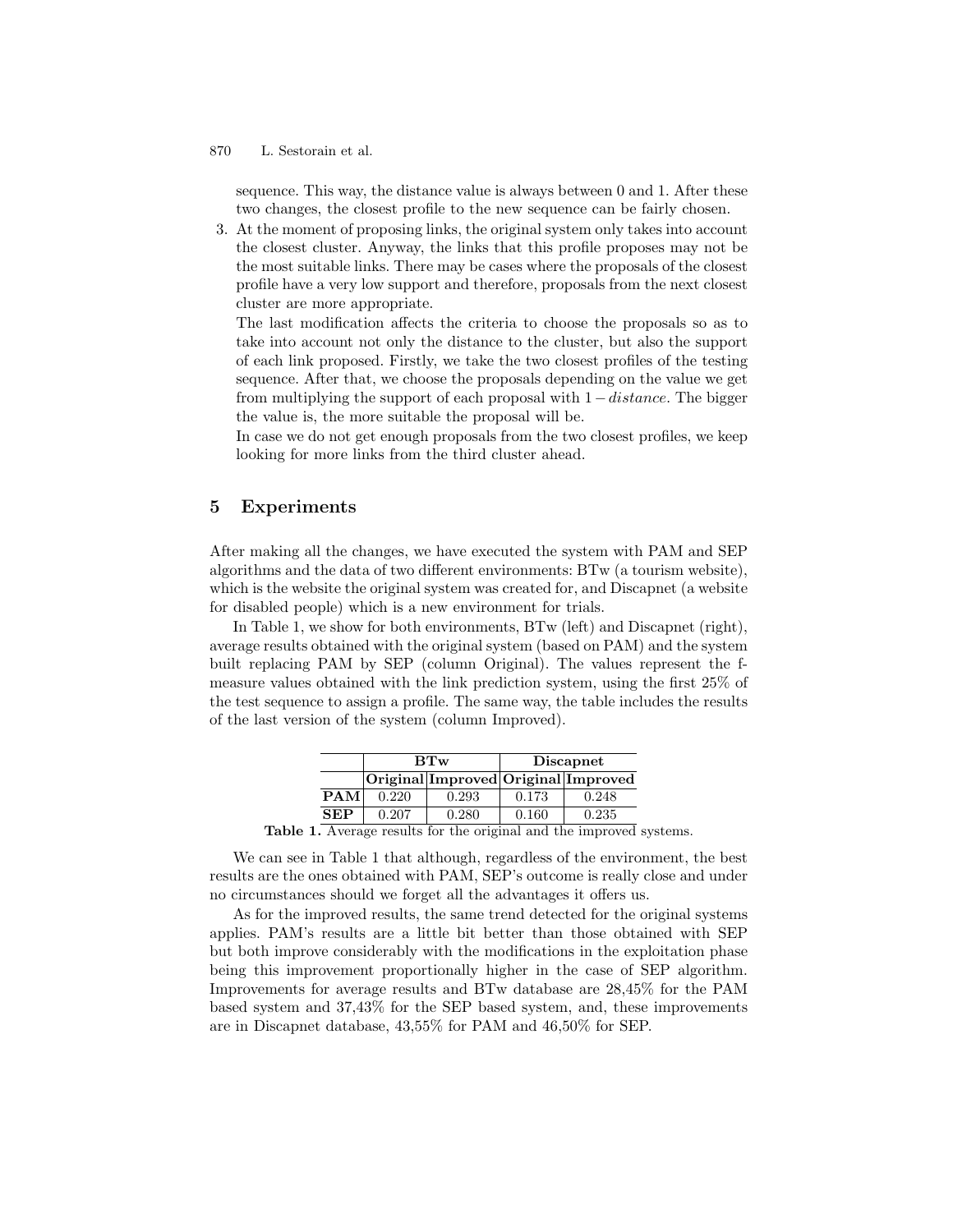Both systems, the one using PAM and the one using SEP obtain improvements with each of the modifications made to the exploitation phase. As an example, we show in Figure 2 how the values evolve in the case of BTw database. The lower line represents the results of the system implemented with SEP while the upper line represents the outcome we got with the system implemented with PAM. On the other hand, the points on the left hand side show the result of the original systems whereas the points on the right end of the graphic display the result for the improved version of the system.





It can be clearly seen that the improvement has been more or less the same for the two systems implemented with different algorithms, regardless of which is the application environment. However, SEP has got a greater change with the BTw than PAM.

Before finishing this section, it should be pointed out that PAM has required a lot of research for the adjustment of the parameter  $k$  in order to get these results. Nevertheless, SEP has adapted really well with any of the environments and has achieved almost as good results as PAM without the necessity of searching for the best  $k$ . In that context, the system based on SEP could be directly applied to any other new database, whereas the system based on PAM would require the exploration of a wide range of values of  $k$ .

# 6 Conclusions and further work

Thanks to the evaluation of the link prediction system developed for a tourism website (Bidasoa Turismo, BTw), we confirmed that clustering algorithms such as PAM require a lot of time and effort to adjust the  $k$  parameter to obtain the best possible results for a system. What is more, if the amount of data, the database or the environment changes, all that research becomes useless and the work has to be done again.

Therefore, the modification of the SEP algorithm so that the SEP/COP methodology can be used in this context and its use has been a great progress since we could directly use the system with the data of a new environment, without the need of adjusting any parameter. Furthermore, it has been able to give nearly as good results as PAM.

Lastly, regarding to the changes made in the exploitation part, they all contributed to substantially improve the performance of the system. The most sig-